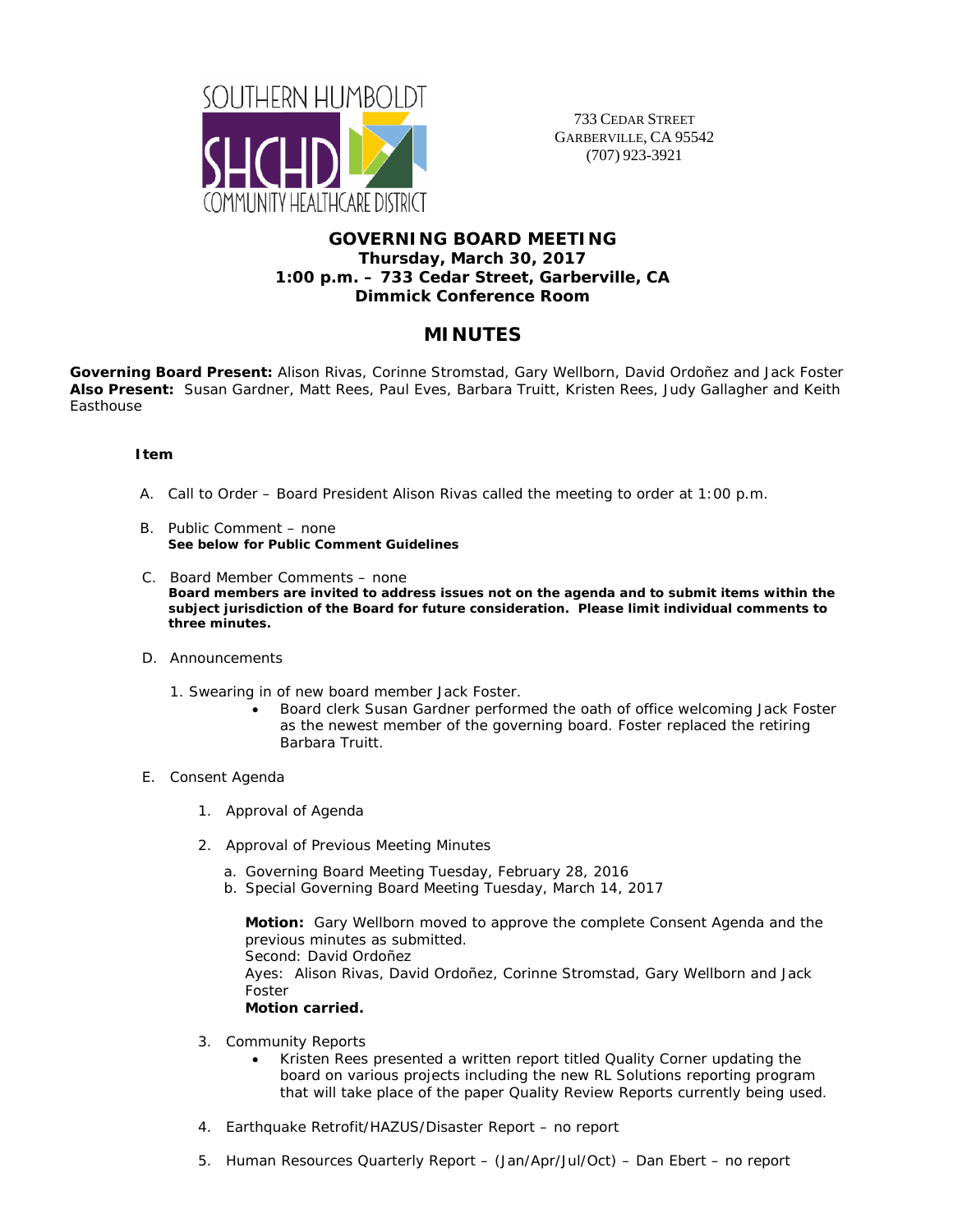#### **Item**

- 6. Annual Hospital Evaluation Report Chris Hammond (Aug 2017) no report
- F. Correspondence, Suggestions or Written Comments to the Board none
- G. Finance Report Corinne Stromstad, Gary Wellborn, Paul Eves, and Matt Rees
	- 1. February Financials Paul Eves, CFO
		- Paul Eves presented the February financials with slight corrections from those presented at the Tuesday, March 28 finance committee meeting.

**Motion:** Corinne Stromstad moved to approve the February financials as corrected from the finance committee meeting. Second: Jack Foster Ayes: Alison Rivas, David Ordoñez, Gary Wellborn, Corinne Stromstad and Jack Foster **Motion carried.** 

- 2. FYE 2015 Audit Update Paul Eves, CFO
	- Paul received the draft audit for FYE 2015. The final will be sent soon.
- 3. Feasibility Study with WIPFLi Matt Rees
	- Matt Rees reported that OSHPD has accepted and approved our report and was being shipped to us.
	- He also reported that the USDA interest loan rate will remain at 3.4%.
- 4. CBO Update Paul Eves, CFO
	- Diane Meredith-Gordon presented a written report for February.
	- CFO Paul Eves commented that although the goal is to get the AR days down, it should not be done at the risk of writing off more accounts than necessary. It is more important to collect as much as we can.
- 5. 340B Pharmacy Program Update Paul Eves and Matt Rees
	- CEO met with Keith from Keith's Pharmacy and thing are ready to start Saturday, April 1.
	- We have received a formulary list showing what medications we can purchase.
- H. Administrator's Report Matt Rees, CEO
	- 1. Department Updates
		- a. QAPI Quality Assurance Performance Improvement Kristen Rees
			- Kristen Rees presented a packet from four different departments showing their goals and achievements.
			- Each department will present their goals, plans and status every quarter, which Kristen will present to the board monthly.
		- b. SRC Survey Readiness Committee
			- The minutes from the SRC monthly meeting held on March 7 were presented.
		- c. Matt, Judy and Susan met with a recruiter to discuss the search for a new family practice provider for the clinic.
		- d. We received the grant money from Partnership Health Plan for the new ADA exam table for the clinic and the new vaccine refrigerator.
	- 2. New Facility Committee Report
		- Matt Rees passed around the preliminary drawings of the new facility.
			- He has received the preliminary architectural report and is going to send it to the board.
	- 3. Foundation Report Barbara Truitt
		- a. Approval of Foundation Board recommendations no new members
		- b. Updates from Public Relations department
			- Foundation Director Barbara Truitt reported that the town hall meetings are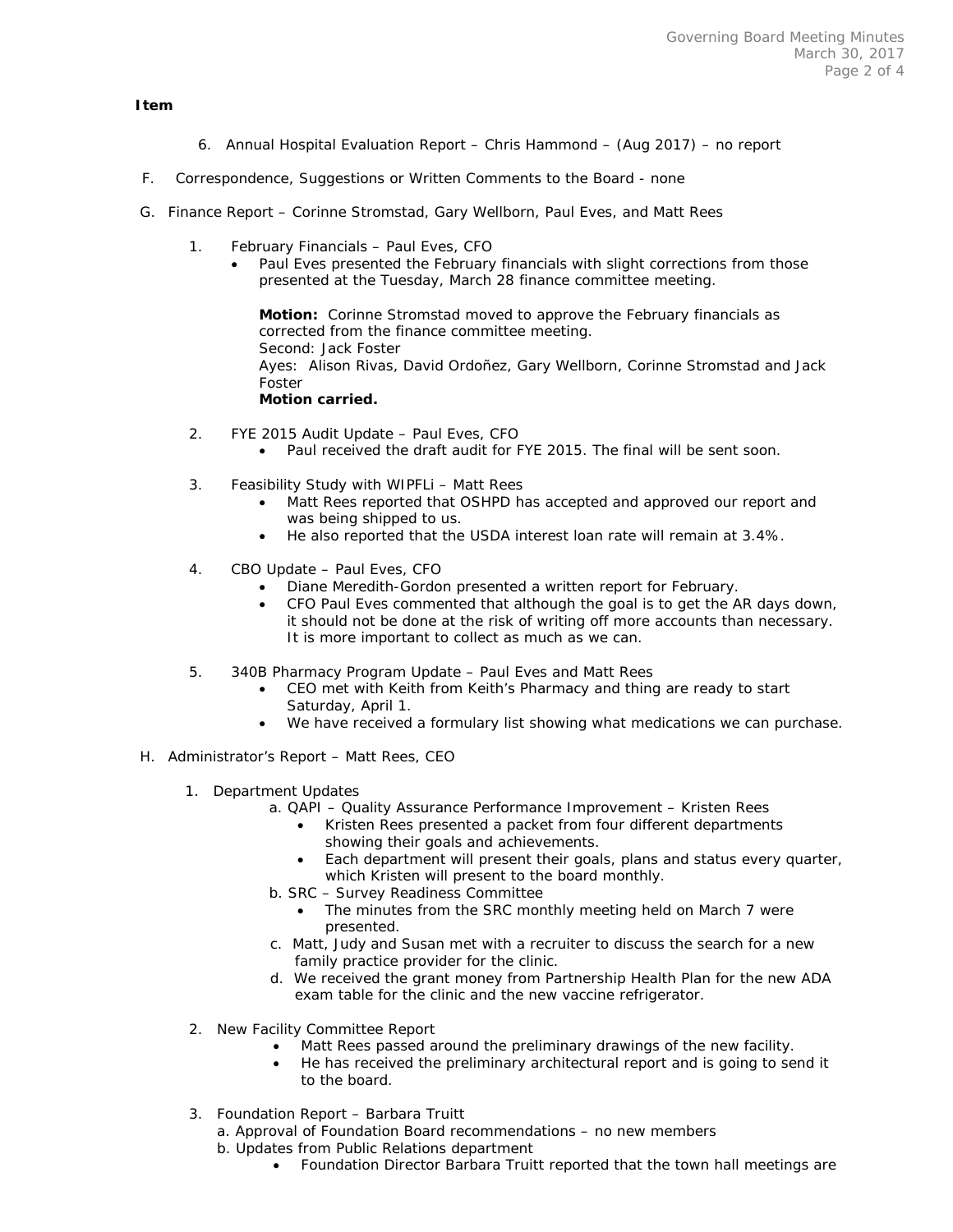ongoing with two more planned for April 8 at the CR site and April 13 in Shelter Cove. She encouraged everyone to check out the Wecanbuildit website, Facebook and our own website.

- The Yes on W campaign is going well with the help of volunteers and some staff members who are helping on their own time. They are tabling in front of Jacob Garber Square (Live Oak Plaza), making phone calls and handing out and putting up lawn signs.
- The Voucher postcards were delayed but should all be delivered soon.
- The Yes on W postcards are scheduled to arrive at the same time as the mail-in ballots.
- There were a bunch of favorable letters to the editor in the local papers.
- We are receiving a lot of positive feedback from people on the street.
- 4. Strategic Plan Update Kristen Rees
	- Kristen Rees updated the rivers on the board in the Dimmick Room showing the progress of the different projects.

#### I. Old Business

- 1. VersaBadge System Matt Rees
	- As requested by the board at last month's meeting Matt presented statistics from two hospitals on how the VersaBadge System is working for them.
	- He estimated we should receive up to \$150,000 per year if we institute the system for our ER physicians and nurses.
	- The contract is \$25,000 per year and after deductions, etc. it should cost approximately \$14,000.

**Motion:** David Ordoñez moved to approve the purchase of the VersaBadge System.

Second: Gary Wellborn Ayes: Alison Rivas, David Ordoñez, Gary Wellborn, Corinne Stromstad and Jack Foster **Motion carried.** 

#### J. New Business

1. Approval of **Resolution 17:04,** Policy and Procedures a. See Addendum Packet

> **Motion:** David Ordoñez moved to approve **Resolution 17:04** Policy and **Procedures** Second: Corinne Stromstad Ayes: Alison Rivas, Corinne Stromstad, Gary Wellborn, David Ordoñez and Jack Foster. **Motion carried with a roll call vote.**

2. Approval of **Resolution 17:05** Revised Voucher Policy and Procedure

**Motion:** David Ordoñez moved to approve **Resolution 17:05** Revised Voucher Policy and Procedure as an interim policy to replace the existing policy dated 7/1/16, with this interim policy to become null and void upon the final approval of the Voucher Policy and Procedure to be initiated by the Patient Accounting Department. Second: Corinne Stromstad Ayes: Alison Rivas, Corinne Stromstad, Gary Wellborn, David Ordoñez and Jack Foster.

#### **Motion carried with a roll call vote.**

- K. Next Meeting
	- Thursday, April 27, 2017

 **Item**